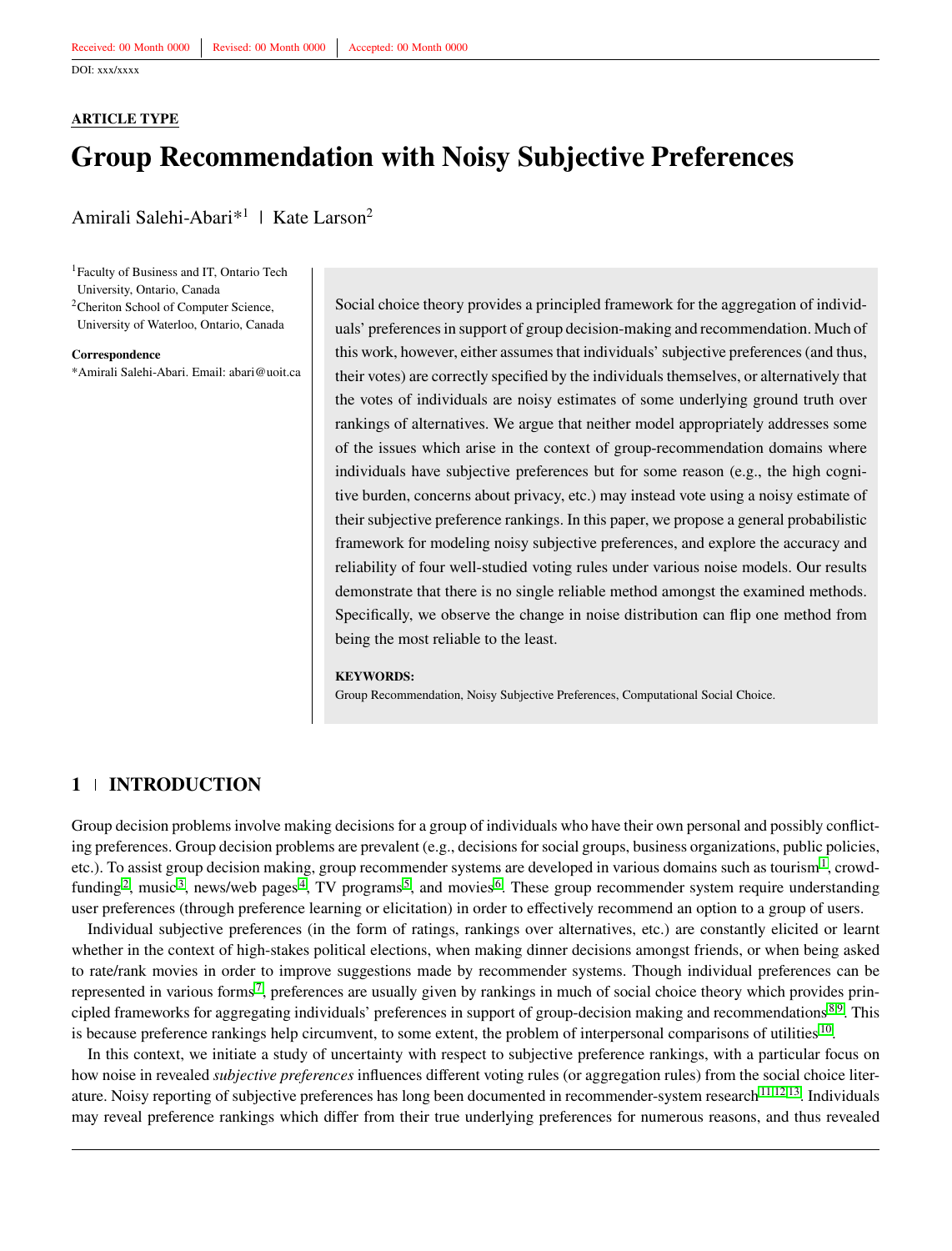preferences may sometimes be viewed as noisy samples of true underlying preferences. For example, *high cognitive cost* or simple inexperience across all alternatives, may result in an individual being incapable of accurately specifying a total ranking over alternatives when queried. Individuals may also simply make *mistakes* when reporting their preference rankings (e.g. erroneously changing the order of some option on forms or user interfaces), or individuals may purposefully misreport preference rankings, not with intent of manipulating the system, but for privacy reasons.<sup>[1](#page-0-0)</sup> For example, an individual may be reluctant to reveal their passion for country music in certain social settings, or may prefer to not reveal certain preferences so as to avoid sharing too much information with advertisers.

We propose a general probabilistic framework for modeling *noisy subjective preferences*. We also present an empirical methodology for studying noises in subjective preferences and their impact on group decision making and aggregation tasks. Under this framework, we analyze four well-known voting rules (Borda, Plurality, Kemeny, and Copeland) on various noise models, preference data, group sizes, and preference distributions. Our findings demonstrate the degree by which different voting rules are tolerant to noise, and illustrate that each rule is highly sensitive to the underlying noise model. That is, it is not possible to rank the voting rules in terms of general robustness and reliability against noise. Our models and empirical findings raise a number of interesting discussion points and future research directions in both theory and practice.

# **2 RELATED WORK**

We review the related work on group recommendation methods, noisy preferences and robustness of voting rules, noisy objective preferences, preference elicitation and group recommendation with incomplete preferences, and preference ranking learning.

# **2.1 Group Recommendation**

Group recommendation methods can be widely classified as follows: (i) *Artificial/Virtual profile methods* [14](#page-11-4), where joint artificial user profiles for each group of users are created to keep track of their joint revealed/elicited preferences; (ii) *Profile-merging methods* [5](#page-10-4)[,15](#page-11-5), which merge group members' individual profiles to form a group profile, based on which recommendations are made; (iii) *Recommendation/scoring aggregation* methods [16](#page-11-6)[,17](#page-11-7)[,18,](#page-11-8)[19](#page-11-9)[,20](#page-11-10)[,21](#page-11-11)[,22,](#page-11-12)[23](#page-11-13), which aggregate the recommendations (or inferred preferences) for each group member into single group recommendation list (or recommended option). This aggregation is usually conducted by a *group consensus function* (or social choice function). See Felferning *et al.* [9](#page-10-8) for a detailed overview of group recommender systems.

Our focus in this paper is on the third category. While assuming the individual preferences are inferred or elicited, we narrow our focus on the robustness of social choice functions (or group consensus functions) against noise in inferred/elicited subjective preferences.

#### **2.2 Noisy Preferences and Robustness**

Procaccia *et al.* <sup>[24](#page-11-14)</sup> studied worst-case robustness of voting rules for noisy preferences where their noise model chose *k* pairs of adjacent candidates (in a worst case preference profile) uniformly at random and swapped them. A similar noise model was also used by Shiryaev *et al.* [25](#page-11-15). Our work differs from this literature in several ways. Instead, we are interested in studying various forms of aggregation rules and methods for dealing with noisy subjective preferences in the average case (i.e., probabilistic framework), rather than in the worst case. To this end, we propose a general probabilistic generative model for noisy preferences, explaining how noisy preferences arise from true subjective preferences.

#### **2.3 Preference Elicitation and Group Recommendation with Incomplete Preferences**

There has been recent interest in elicitation and aggregation of uncertain or incomplete preferences. Examples include elicitation of voter's preference distribution over rankings  $^{26}$  $^{26}$  $^{26}$ , aggregation of incomplete subjective preferences  $^{27,28}$  $^{27,28}$  $^{27,28}$  $^{27,28}$ , and aggregation of incomplete preferences over social networks for group recommendation<sup>[21](#page-11-11)</sup>. Our work differs in several ways. We do not expect voters to be aware of their uncertainty of their own preferences, nor do we assume they can explicitly report it. Rather than

<sup>&</sup>lt;sup>1</sup>There is a large body of research on manipulation of voting rules<sup>[8](#page-10-7)</sup>. In this paper, we do not address strategic issues and make the explicit assumption that the misreporting of preferences is non-manipulative in nature.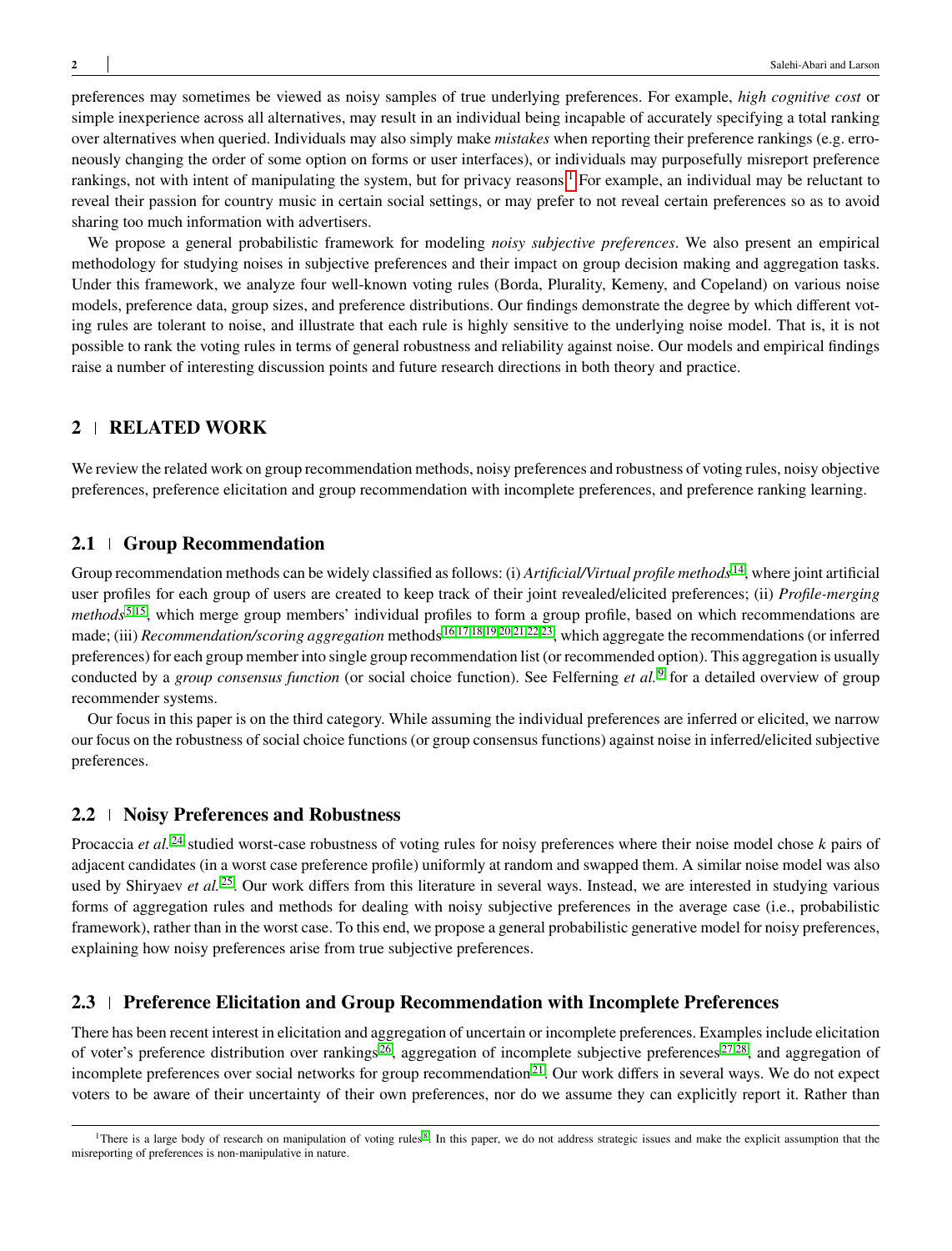assuming that the preferences are noise-free, we assume that full-rankings are observed (or inferred through preference-learning methods) but are noisy.

### **2.4 Noisy Objective Preference**

An alternative interpretation of voting is to view votes as *noisy realizations* of some objective ground truth ranking, with voting rules interpreted as maximum likelihood estimators of the correct outcomes [29](#page-11-19)[,30,](#page-11-20)[31,](#page-11-21)[32,](#page-12-0)[33](#page-12-1)[,34,](#page-12-2)[35](#page-12-3). In this setting, there exists a "correct" ranking (i.e., ground truth ranking) and each voter's ranking corresponds to a noisy realization of this correct ranking. Thus, if a noise model is given, one can compute the maximum likelihood estimate of the correct outcome  $29,36$  $29,36$ . Conitzer and Sandholm<sup>[30](#page-11-20)</sup> studied common voting rules to determine for which there exists a noise model such that the rule can be interpreted as maximum likelihood estimate. The maximum likelihood approach is extended to partial orders  $31$ , and is studied in multi-issue domains <sup>[37](#page-12-5)</sup>, and for selecting a subset of alternatives <sup>[38](#page-12-6)</sup>. Assuming that there is a ground truth ranking, Caragiannis *et al.* <sup>[32](#page-12-0)</sup> studied the number of votes that a voting rule needs to reconstruct the true ranking. Also, voting rules under adversarial noise model are studied<sup>[39](#page-12-7)</sup>. Our work is distinguished from this literature by lack of the assumption of the common correct ranking for all voters; i.e., individual rankings are *subjective* in our model rather than objective.

### **2.5 Preference Ranking Learning**

There is a rich literature on learning preference models  $40,41,42,43$  $40,41,42,43$  $40,41,42,43$  $40,41,42,43$ . Gormley and Murphy $40$  develop learning algorithms for mix-tures of both Placket-Luce models and Benter models<sup>[44](#page-12-12)</sup>. A spatial model combined with Placket-Luce model is deployed for exploring voting data<sup>[45](#page-12-13)</sup>. Murphy and Martin<sup>[46](#page-12-14)</sup> employ a mixture of distance-based ranking models to describe individual preferences (in the form of full rankings) from a heterogeneous population. Similarly, Busse *et al.*<sup>[41](#page-12-9)</sup> learn a mixture of ranking models for partial preferences of the top-*t* type (i.e., individuals have ranked their *t* favourites out of *m* items). Lu and Boutilier<sup>[42](#page-12-10)</sup> relax the restriction on *t*-type partial rankings by representing partial rankings as pairwise comparisons. More recently, the learning of the mixtures of distance-based ranking models with the generalized weighted distance metric has been studied[47](#page-12-15). Azari *et al.* [43](#page-12-11) studied conditions on exponential families of random utility models (e.g., Thurstone and its variants) under which fast inference within a Bayesian framework is possible. Salehi-Abari and Boutilier developed inference methods  $2<sup>1</sup>$  and probabilistic models [48](#page-12-16) of preference rankings correlated over social networks. Our focus is a little different than this literature: while we use some probabilistic machinery and frameworks from this field, our main focus is on understanding how robust preference aggregation rules are with respect to noise.

### **3 A MODEL FOR NOISY SUBJECTIVE PREFERENCES**

We here present our stochastic noise process in which we differentiate true subjective preferences from revealed noisy subjective preferences.[2](#page-0-0)

#### **3.1 Ordinal Preferences**

We consider a set of *m* alternatives  $A = \{a_1, \ldots, a_m\}$  and a set of *n* individuals (or agents)  $\mathcal{N} = \{1, \ldots, n\}$ . A *strict preference* relation  $\succ_i$  for agent  $i \in \mathcal{N}$  over  $\mathcal{A}$  is a binary, *transitive*, *asymmetric*, and *total (or complete)* relation, where the notation  $x \succ_i y$ is interpreted as alternative *x* is preferred to alternative *y* by agent *i*. Given a strict preference ordering, ≻<sub>*i*</sub>, this uniquely defines a *ranking*,  $r_i$ , over A, where for any  $x, y \in A$ , if  $x \succ_i y$  then  $x$  is ranked above  $y$  in  $r_i$ . Similarly, given a ranking  $r_i \in \Omega(A)$  where  $\Omega(\mathcal{A})$  is the set of permutations over  $\mathcal{A}$ , there is a corresponding unique strict preference ordering. Thus, in the rest of this paper we work in the space of rankings over  $\mathcal{A}$ , and use the term ranking, preference ranking, and preference ordering interchangeably.

#### **3.2 Noisy Subjective Preferences**

Given individual  $i \in \mathcal{N}$ , we distinguish between its *true preference ranking*  $r_i \in \Omega(\mathcal{A})$  and its *observed/revealed preference ranking*  $\tilde{r}_i \in \Omega(\mathcal{A})$ . We assume that for each  $i \in \mathcal{N}$ , its true preference ranking  $r_i$  is independent and identically

<sup>&</sup>lt;sup>2</sup>Through this paper, a true subjective preference refers to a noise-free subjective preference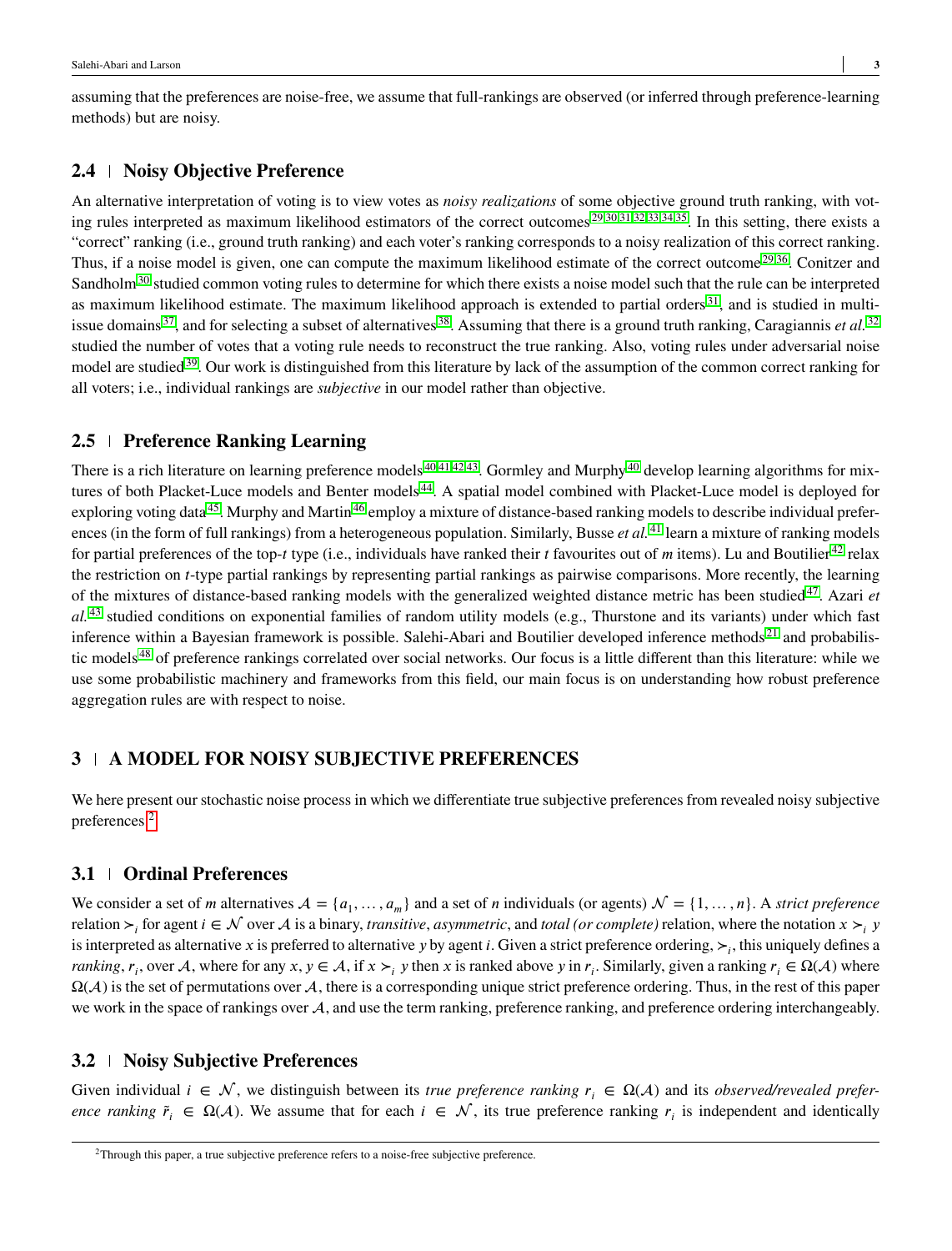

<span id="page-3-0"></span>**FIGURE 1** Probabilistic model: true preferences  $\{r_i\}$ , revealed preferences  $\{\tilde{r}_i\}$ , and noise parameters  $\{\lambda_i\}$ .

distributed by a parameterized ranking distribution  $p(r|\eta)$  where  $\eta$  is the vector of parameters:  $r_i \sim p(r|\eta)$ . Many possible options exist for this ranking distribution such as distance-based models (*e.g.*, *φ*-Mallows), multistage models (*e.g.*, Plackett-Luce), paired comparison models, mixture models, and spatial models. See Marden<sup>[49](#page-12-17)</sup> for an excellent overview on models of ranking distributions.

We assume that individual *i*'s *revealed preference ranking*,  $\tilde{r}_i$ , is a noisy observation of its true preference  $r_i$ . These noisy observations might arise due to various reasons; for example, individuals might make mistakes when reporting their preference rankings or may purposefully misreport their preference for privacy reasons. In particular, we assume that  $\tilde{r}_i$  is drawn from a conditional distribution  $g(r|r_i, \lambda_i)$ :

$$
\tilde{r}_i \sim g(r|r_i, \lambda_i),
$$

where  $\lambda_i$  is the parameter controlling the extent of noise for individual *i*. Note that  $\lambda_i$  can be different for each individual, thus allowing us to model a population with heterogeneous levels of noise in observed preferences. We consider a Bayesian framework by assuming *𝜆<sup>𝑖</sup>* are drawn independently and identically from a prior distribution *ℎ*(*𝑥*|*𝜸*) with the vector of parameters *𝜸*. Figure [1](#page-3-0) depicts the graphical representation of our probabilistic model.

One plausible class of ranking distributions well-suited for characterizing this conditional distribution is *distance-based ranking distributions* [50,](#page-12-18)[49](#page-12-17). These distributions have ranking probabilities that decrease with increasing distance from a "modal" or "reference" ranking  $\sigma \in \Omega(\mathcal{A})$ :

$$
\mathbb{P}(r|\sigma,\omega) = \frac{1}{\psi(\omega)} \exp(-\omega d(r,\sigma)),\tag{1}
$$

where  $\omega \in [0, \infty)$  is a concentration or dispersion parameter,  $\psi(\omega)$  is a normalizing constant, and  $d(r, \sigma)$  is a distance between *r* and  $\sigma$ . As  $\omega \to \infty$ , *P* becomes concentrated at the reference ranking  $\sigma$ , whereas for  $\omega = 0$ , *P* is the uniform distribution over  $\Omega(\mathcal{A})$ . Distance-based ranking models differ in the choice of distance metrics.

The widely-used Mallows  $\phi$ -model is an example of distance-based ranking distribution with *d* being Kendall's  $\tau$  distance  $d_{\tau}$ , measuring the minimum number of pairwise swaps required to transform one ranking to another one. One can write the probability of ranking  $r$  under Mallows  $\phi$ -model by

$$
\mathbb{P}(r|\sigma,\phi) = \frac{1}{Z(\phi)} \phi^{d_r(r,\sigma)},\tag{2}
$$

where  $\phi = exp(-\omega)$  is dispersion parameter for controlling the extent of noise, and  $Z(\phi)$  is a normalizing constant. The  $\phi$ -mallows model has been widely studied for modeling noise in objective preferences<sup>[29](#page-11-19)[,30](#page-11-20)[,31](#page-11-21)[,37,](#page-12-5)[32](#page-12-0)</sup>.

**Example:**  $\phi$ **-Mallows noise model.** We can model an individual *i*'s noisy revealed preference  $\tilde{r}_i$  of his/her true preference ranking  $r_i$  using Mallows'  $\phi$ -model. To do so, we assume that the modal ranking  $\sigma$  is *i*'s true ranking,  $r_i$ , and thus the probability of having some observed ranking  $\tilde{r}_i$  is given by the conditional distribution

<span id="page-3-1"></span>
$$
g(\tilde{r}_i|r_i, \phi_i) = \frac{1}{Z(\phi_i)} \phi_i^{d_{\tau}(\tilde{r}_i, r_i)},
$$
\n(3)

where  $\phi_i$  is dispersion parameter for controlling the extent of noise in *i*'s revealed preference.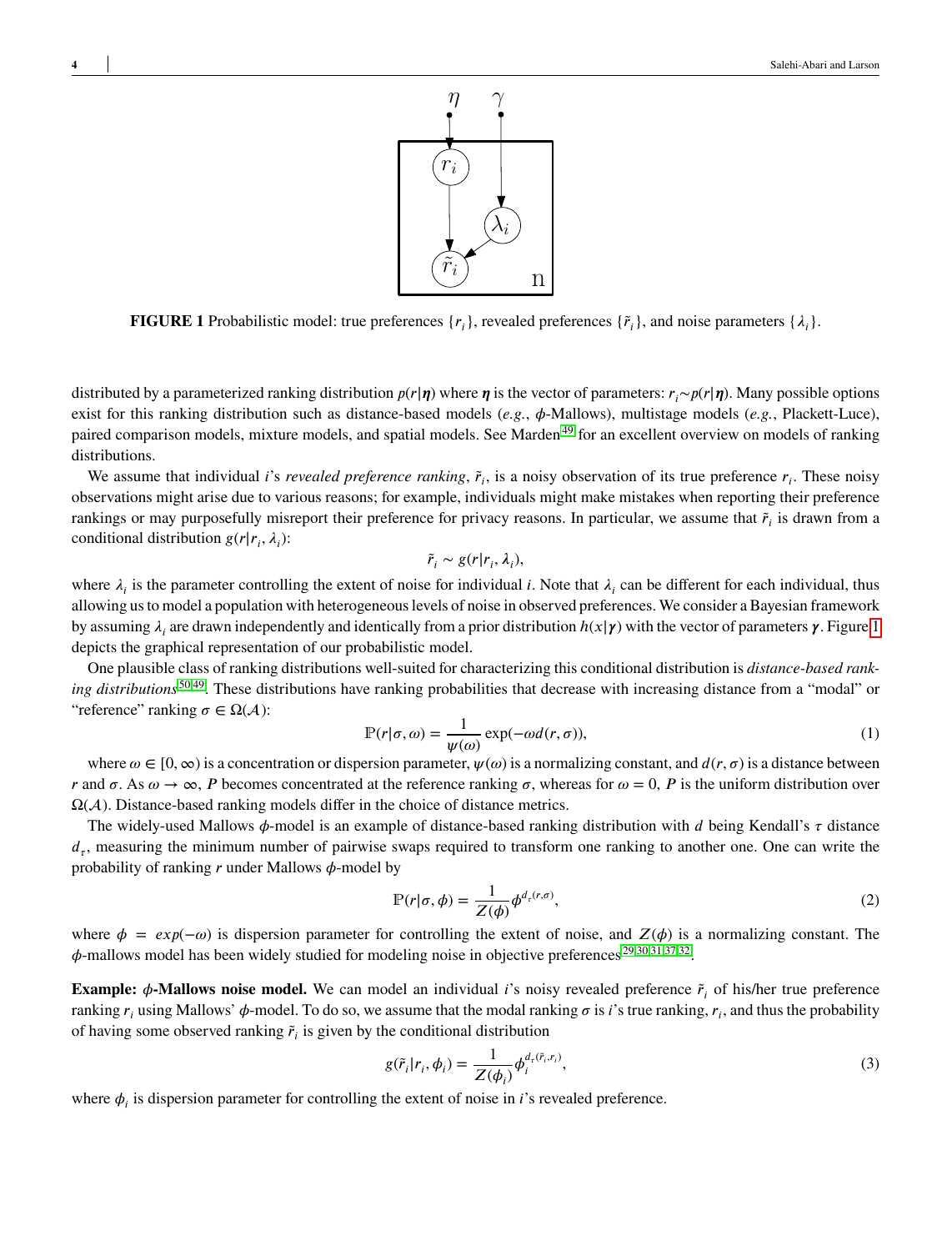# **4 EXPERIMENTAL METHODOLOGY**

Our proposed stochastic process can be deployed for studying the robustness of preference aggregation methods or voting rules against noisy subjective preference rankings. We describe a general experimental methodology, which can be used for such studies. The general idea of our methodology is that for each aggregation method, we measure its robustness by comparing the group preference aggregated from noisy preferences with the group preference aggregated from true preferences. The larger this difference is, the less robust the aggregation method is. In Section [5,](#page-4-0) we apply this methodology and study four well-known voting rules.

Our methodology starts with generating true preferences for a group of *n* agents. We assume that individual true preferences over A are drawn independently from a ranking distribution (e.g., Mallow's model or Plackett-Luce model) or a real-world preference dataset (e.g., Sushi dataset). We let *R* denote the set of true preference ranking of those *n* agents. We then generate a *noisy* ranking for each individual in the group using an instance of noise model class (e.g., distance-based ranking models discussed above). We let  $\tilde{R}$  represent the set of observed noisy preference ranking for agents in the group.

To examine the effect of noise for aggregation method *F*, we distinguish between the aggregated ranking under true preferences  $r_{Agg} = F(R)$  and aggregated ranking under observed preferences  $\tilde{r}_{Agg} = F(\tilde{R})$ . We compute the extent to which these two aggregated rankings differ from each other using two different metrics.

The *Scaled Kendall-Tau Distance (SKTD)*,

$$
SKTD(r_{Agg},\tilde{r}_{Agg})=\frac{2}{m(m-1)}d_{\tau}\left(r_{Agg},\tilde{r}_{Agg}\right),\,
$$

measures how close the aggregated ranking given true preferences  $r_{Aee}$  is to the aggregated ranking given observed noisy preferences  $\tilde{r}_{Agg}$ . Here,  $d_{\tau}$  is Kendall's  $\tau$  distance, measuring the minimum number of pairwise swaps required to transform one ranking to another one. We note that  $SKTD(r_{Agg}, \tilde{r}_{Agg}) \in [0, 1]$  where 0 is the case where  $r_{Agg} = \tilde{r}_{Agg}$ , and 1 represents the maximum possible difference. Thus, the lower the *SKTD* is for a particular voting rule or aggregation method, the more robust that rule is to noise.

Our SKTD metric is of special importance, when aggregation method is used in practice for outputting the group preference ranking over all alternatives. However, sometimes, aggregation method only intend to find the top ranked item for the group. So, we introduce another comparison metrics for comparing the top ranked item in the aggregated rankings to suit better top-ranked recommendation. The *Disaggreement Distance (DD)* is defined as

$$
DD(r_{Agg}, \tilde{r}_{Agg}) = \mathbb{1}[r_{Agg}^{-1}(1) = \tilde{r}_{Agg}^{-1}(1)],
$$

where,  $\mathbb{1}[.]$  is the indicator function and  $r^{-1}(1)$  represents the item ranked first in the ranking *r*. Note that  $DD(r_{Agg}, \tilde{r}_{Agg}) \in \{0, 1\}$ where 0 represents the case where the top ranked item is the same in both  $r_{Agg}$  and  $\tilde{r}_{Agg}$ . We note that DD is only sensitive to the agreement of top-ranked items and is not impacted with the order of other items in the aggregated rankings.

For each setting (e.g., fixed noise model, true preference model, group size n, etc.), one can generate large number of instances and report the average of SKTD and DD over those instances for the aggregation method under investigation.

# <span id="page-4-0"></span>**5 EMPIRICAL EXPERIMENTS**

We report on a series of experiments where we measure the noise tolerance of several well-studied voting rules. Our general goal is to analyse their robustness under various settings including true preference distributions, noise models, group sizes, the number of alternatives. We intend to understand which voting rule is the most robust rule for each setting and if any of our examined voting rules is dominant under all settings (i.e., it is always more robust than others).

#### **5.1 Experimental Setup**

Before presenting our experiments and their results, we discuss our experimental setup including examined true preference distributions, noise models, voting rules, and group sizes.

**True Preferences.** We assume that individual true preferences over A are drawn independently from a ranking distribution or a real-world preference data set.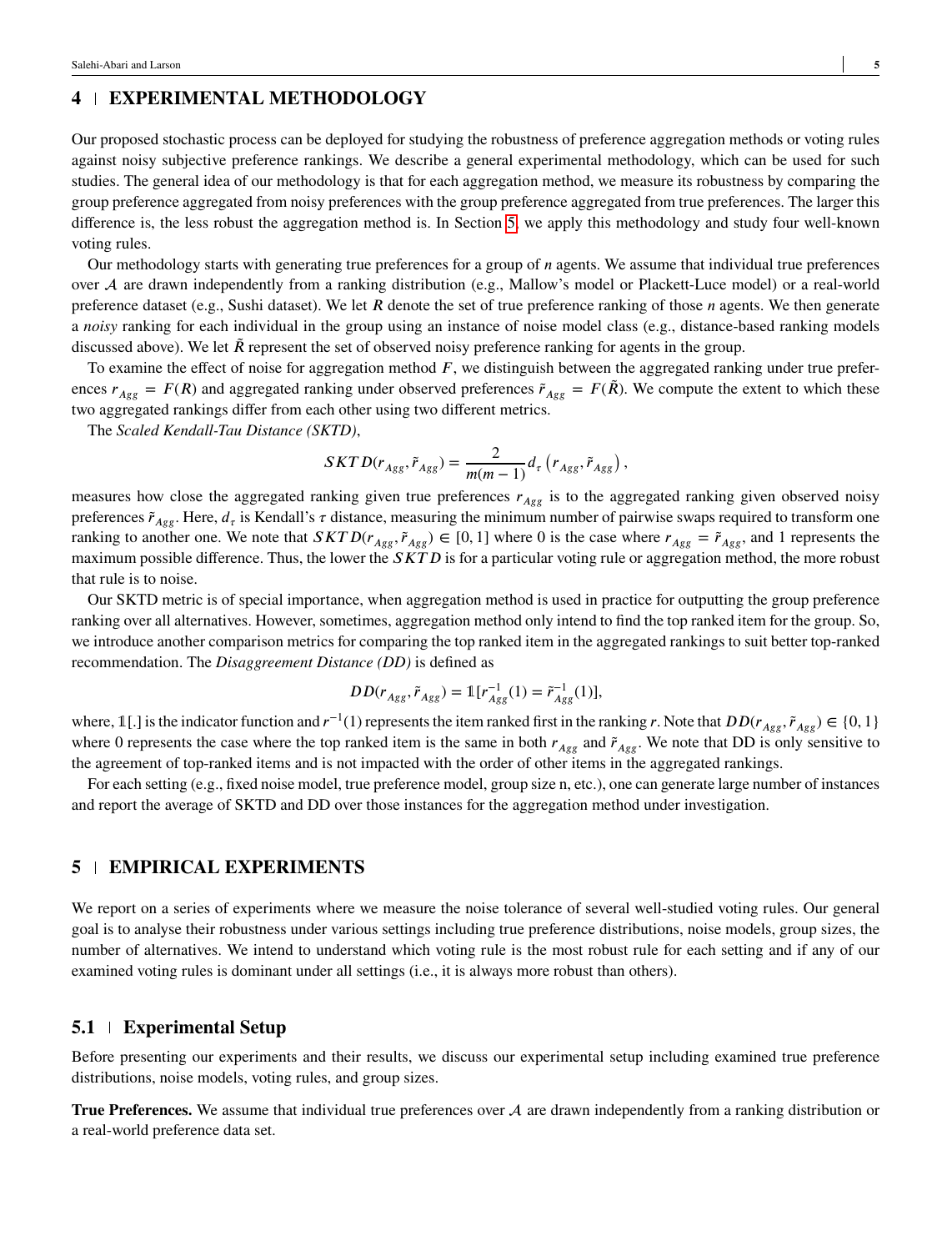We consider two variants of ranking distributions: *unimodal* and *bimodal*. For unimodal, we consider a  $\phi$ -Mallows model parameterized by dispersion  $\phi$ <sup>*n*</sup> and reference ranking  $\sigma$ <sup>*n*</sup> (see Eq. [3\)](#page-3-1). Our unimodal distribution captures the scenarios in which there is one most popular ranking (i.e., reference ranking), and the popularity of other rankings decreases with their distances to the reference ranking. We also consider bimodal distributions. We specifically focus on a two-component mixture of  $\phi$ -Mallows model specified by probability distribution

$$
\mathbb{P}(r|\pi,\sigma,\phi)=\sum_{i=1}^2\frac{\pi_i}{Z(\phi_i,m)}\phi_i^{d_\tau(r,\sigma_i)},
$$

where  $\pi_i$ ,  $\phi_i$ ,  $\sigma_i$  are the mixing proportion, dispersion parameter and reference ranking for component *i*, respectively. To reduce the number of parameters in our experiments, we let  $\pi_1 = \pi_2$ ,  $\sigma_2 = \overline{\sigma_1}$ , and  $\phi_1 = \phi_2$ , where  $\overline{\sigma_1}$  is the reverse ranking of reference ranking  $\sigma_1$  (i.e., the ranking with maximum distance to  $\sigma_1$ ). Thus, we can re-parameterize our bimodal distribution by dispersion  $\phi$ <sup>*n*</sup> and reference ranking  $\sigma$ <sup>*n*</sup>; so

$$
\mathbb{P}(r|\phi_D, \sigma_D) = \frac{0.5}{Z(\phi_D, m)} (\phi_D^{d_r(r, \sigma_D)} + \phi_D^{d_r(r, \overline{\phi_D})}).
$$

Our bimodal distribution captures the scenarios when there are two popular maximally distinct rankings, and the popularity of other rankings decrease with the distance from these two modals.

For unimodal and bimodal distributions, we fix  $\sigma_D = (1, \dots, m)$  but vary  $\phi_D$  over  $\{0.5, 0.75, 0.9, 1.0\}$ . For  $\phi_D = 1.0$ , the ranking distribution is *impartial culture*, in which all rankings are equally likely. In contrast, with  $\phi_p = 0.5$ , rankings will be distributed very close to reference ranking(s). We note that our choice of  $\sigma_p$  is arbitrary, and the results are the same for any other  $\sigma_{\rm D}$  due to the symmetric nature of ranking space.

We also run extensive experiments on true preferences drawn from real-world preferences from the 2002 Irish Election<sup>[51](#page-12-19)</sup> and Sushi data sets<sup>[52](#page-12-20)</sup>. The Sushi and Irish datasets were obtained from the websites of the original owner of the datasets. The Irish Election data consists of two data sets: Dublin West and Dublin North. Dublin West (resp. Dublin North) consists 29,989 (resp. 43,942) ballots of the top-*𝑡* form, of which 3800 (resp. 3662) are complete rankings. The Sushi dataset consists of 5000 complete preference rankings over varieties of sushi. For all three data sets, we created preference data sets with various values *m* from their complete preferences, by choosing *m* candidates and limiting each individual's preferences to these *m* options. While it is true that we have no way of checking whether the revealed preferences in these data sets correspond exactly with people's true preferences, we argue that testing our techniques on these observed preferences is still enlightening.

**Noise Models for Preferences.** Given the true ranking,  $r_i$ , of individual *i* we generate a *noisy* ranking for the individual using three different classes of noise models. The classes of noise models differ based on how they distribute the noise. The *entire* model draws noisy rankings for individual *i* from a  $\phi$ -Mallows distribution with dispersion parameter  $\phi_N$  and reference ranking  $r_i$ . The *top* noise model fixes the bottom  $\frac{m}{2}$  items in the ranking  $r_i$  and then applies a  $\phi$ -Mallows model with dispersion  $\phi_N$  on the top  $\frac{m}{2}$  items, whereas the *bottom* noise model does the reverse. In both these models noise is isolated to only part of the  $\frac{2}{2}$  ranking. We believe each of these models can be a valid model and their validity is context dependent.<sup>[3](#page-0-0)</sup>

We vary  $\phi_N$  over  $\{0.25, 0.5, 0.75, 0.8, 0.9\}$  in our experiments. Unless noted otherwise, all experiments use the entire model.

**Group Size and Number of Alternatives.** In addition to true preference distribution and noise models, group size and the number of alternatives might be impacting factor in determining robustness of voting rules. For all experiments, we vary the number of alternatives *m* over  $\{4, 5, 6\}$  and the group size *n* over  $\{5, 10, 20, 50, 100\}$ .

**Voting Rules.** We consider four preference aggregation methods (or voting rules) in our experiments: Plurality, Borda, Copeland and Kemeny<sup>[8](#page-10-7)</sup>.

Plurality and Borda are examples of positional scoring rules where a positional scoring rule is defined by a scoring vector  $\alpha = (\alpha_1, \dots, \alpha_m)$  where  $\alpha_1 \geq \dots \geq \alpha_m$ . For each voter  $i \in \mathcal{N}$ , an alternative  $a_j$  receives  $\alpha_k$  points if it is ranked in the  $k^{th}$  position by *i*. These scoring vectors or "votes" are aggregated by summing across the scores provided by all voters for each alternative, with the final aggregated ranking corresponding to the alternatives ordered based on decreasing aggregated scores. Plurality corresponds to the scoring vector  $(1, 0, \ldots, 0)$  while Borda corresponds to the scoring vector  $(m-1, m-2, \ldots, 1, 0)$ .

Copeland and Kemeny are examples of Condorcet consistent voting rules<sup>[8](#page-10-7)</sup>. The Copeland rule orders alternatives based on the number of their pairwise victories, given a set of preference rankings (a tie is a half of a victory). The Kemeny rule returns

<sup>&</sup>lt;sup>3</sup>One future direction is to validate these noise models in various contexts through a set of lab studies. We conjecture that noise in ranking boils down to the underlying utilities of paired items. If two items have utilities close to each other, the probability of a switch should be higher as the user is more indecisive. This can happen for items on the top or bottom. Development of such models is an interesting future direction.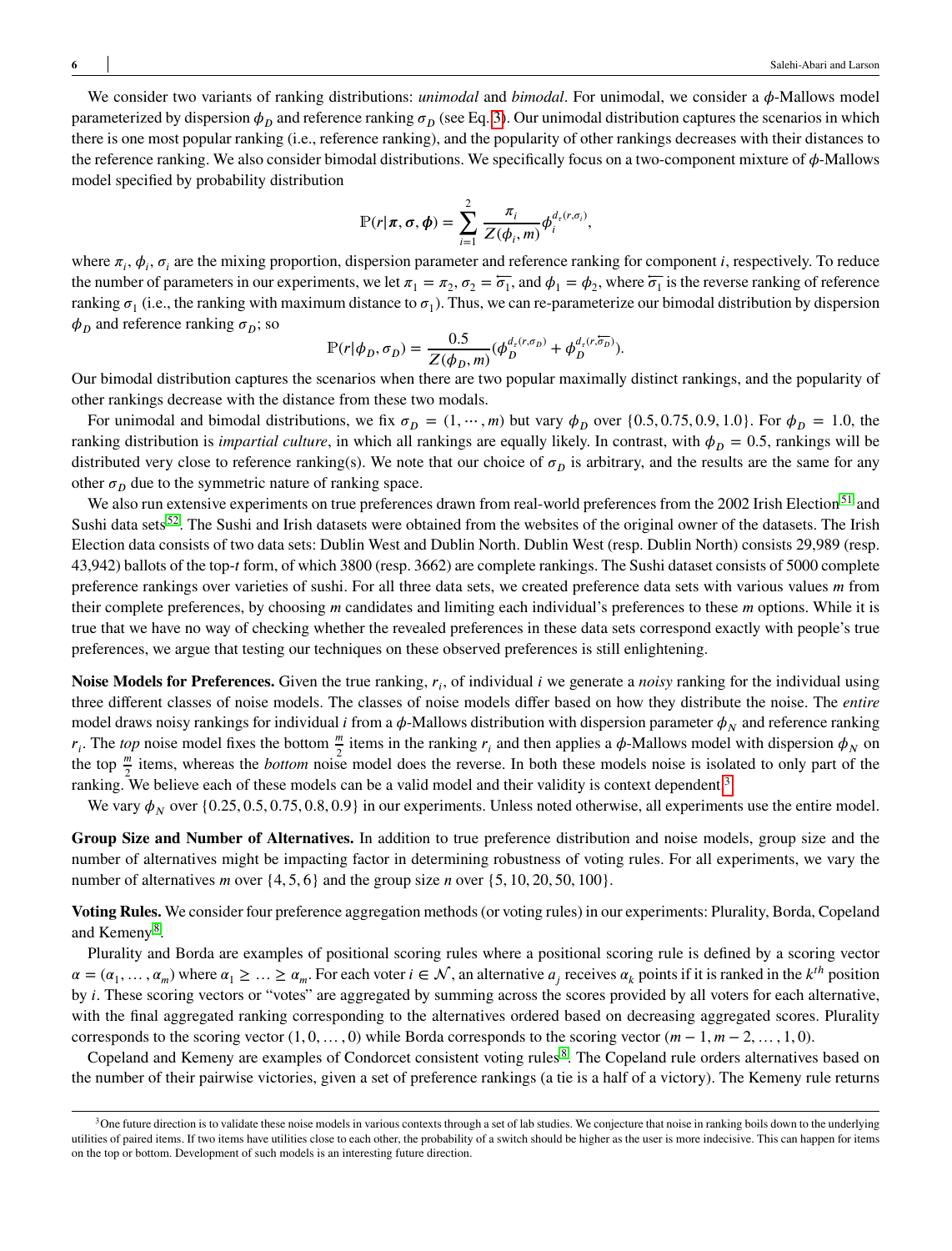<span id="page-6-0"></span>

**FIGURE 2** Average SKTD (left) and DD (right) for Kemeny under our unimodal preference distribution, various  $m$ ,  $n$ ,  $\phi_p$ , and  $\phi_N$ . The x-axis changes over *n* and  $\phi_N$  whereas the y-axis changes over *m* and  $\phi_D$ . Best viewed in colour

the ranking that minimizes the sum of Kendall-Tau distances given a set of preference rankings  $\{r_i | i = 1, \dots, n\}$ :

$$
R_{Agg}^{Kemeny} = \underset{r \in \Omega(\mathcal{A})}{\arg \min} \sum_{i=1}^{n} d_r(r, r_i), \tag{4}
$$

where  $d_{\tau}(r, r_i)$  is Kendall's  $\tau$  distance between ranking  $r$  and the individual *i*'s preference ranking, and n is the group size.

**Repetition and Statistical Analyses.** For each setting (e.g.,  $\phi_D$ ,  $\phi_N$ ,  $m$ ,  $n$ ), we generate 500 instances and report the average of SKTD and DD over those instances for all four voting rules. To mitigate the statistical noise of our experiments, we ran paired *t*-tests (at confidence level 0.05) for any pairwise comparison of voting rules, and all reported findings are significant with  $p = 0.05$ .

#### **5.2 Empirical Results**

We discuss our results for analysing the robustness of our examined voting rules under various class of true preferences and noise models.

**Unimodal Distributions for True Preferences.**Figure [2](#page-6-0) shows the average SKTD and DD (over 500 instances) for the Kemeny voting rule under the unimodal distribution, while varying  $m$ ,  $n$ ,  $\phi_p$ ,  $\phi_N$ . The *x*-axis changes over *n* and  $\phi_N$  whereas the *y*-axis changes over  $m$  and  $\phi_p$ . We note, unsurprisingly, that average SKTD increases as the noise in the revealed preferences (i.e. controlled by  $\phi_N$  and preference diversity (i.e controlled by  $\phi_D$ ) increase. Also, the average SKTD decreases as either *n* or *m* increases. Our findings for Borda, Copeland and Plurality were qualitatively similar.

Figure [3](#page-7-0) illustrates the best (minimum avg. error) and worst (maximum avg. error) voting rules of each configuration, under our unimodal distribution model, using both DD and SKTD as the judgment criteria. Figure [3\(](#page-7-0)a) and Figure [3\(](#page-7-0)b) show the best voting methods for each configuration under SKTD and DD respectively. We observe that, in both cases, Kemeny and Borda generally outperform other methods. For SKTD, Kemeny seems to be the best method when  $n \ge 10$  and  $\phi_p \le 0.75$ , or when the population size is medium to large and the preferences are similar. Borda outperformed other voting methods when  $\phi_p \geq 0.9$ , that is, in situations where individuals' preferences were not strongly correlated. We also observed that Plurality performed well if the population is very small, and both  $\phi_p$  and  $\phi_N$  are high. Using average DD as the criteria of interest, we note that for many cases it was impossible to find a clear best voting method. However, Kemeny and Borda were dominant in some settings, with Kemeny tending to do well on preference distributions that were fairly peaked (i.e.  $\phi_p \leq 0.75$ ) and Borda doing well otherwise.

Figures [3\(](#page-7-0)c) and [3\(](#page-7-0)d) show the worst voting rules under SKTD and DD respectively. Plurality was the weakest rule in most settings with significant results.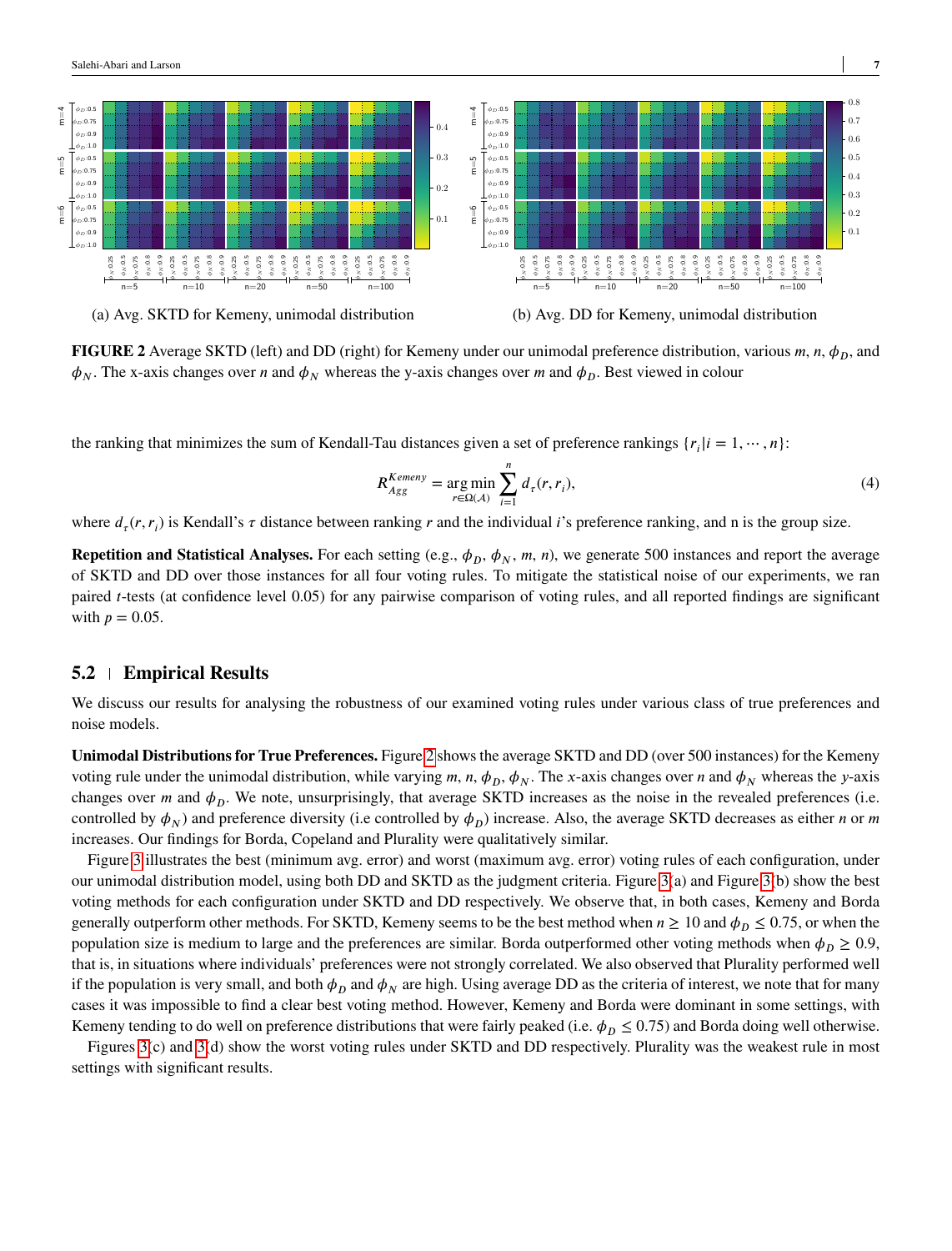<span id="page-7-0"></span>

(c) Methods with max. avg. SKTD, unimodal dist. (d) Methods with max avg. DD, unimodal dist.

<span id="page-7-1"></span>**FIGURE 3** The best (minimum avg. error) and worst (maximum avg. error) methods of each configuration, under our unimodal distribution, for DD and SKDT. Confidence level 0*.*05. Best viewed in colour.



**FIGURE 4** Average SKTD, Kemeny, bimodal distribution.

**Bimodal Distributions for True Preferences.** Figure [4](#page-7-1) shows the average of SKTD for Kemeny under the bimodal distribution model.<sup>[4](#page-0-0)</sup> Like with the unimodal distribution results, SKTD increases with  $\phi_N$ . Interestingly, however, SKTD (and DD) are almost insensitive to  $\phi$ <sup>*n*</sup> and population size *n*, indicating that the structure of the underlying preference distribution is important.

Figure [5](#page-8-0) shows the best (minimum avg. error) and worst (maximum avg. error) methods of each configuration, under the bimodal distribution, for SKTD and DD. The statistical test is the same as described for the unimodal setting. Figure [5\(](#page-8-0)a) and

<sup>4</sup>Results for the other voting rules, as well as results for DD were qualitatively similar.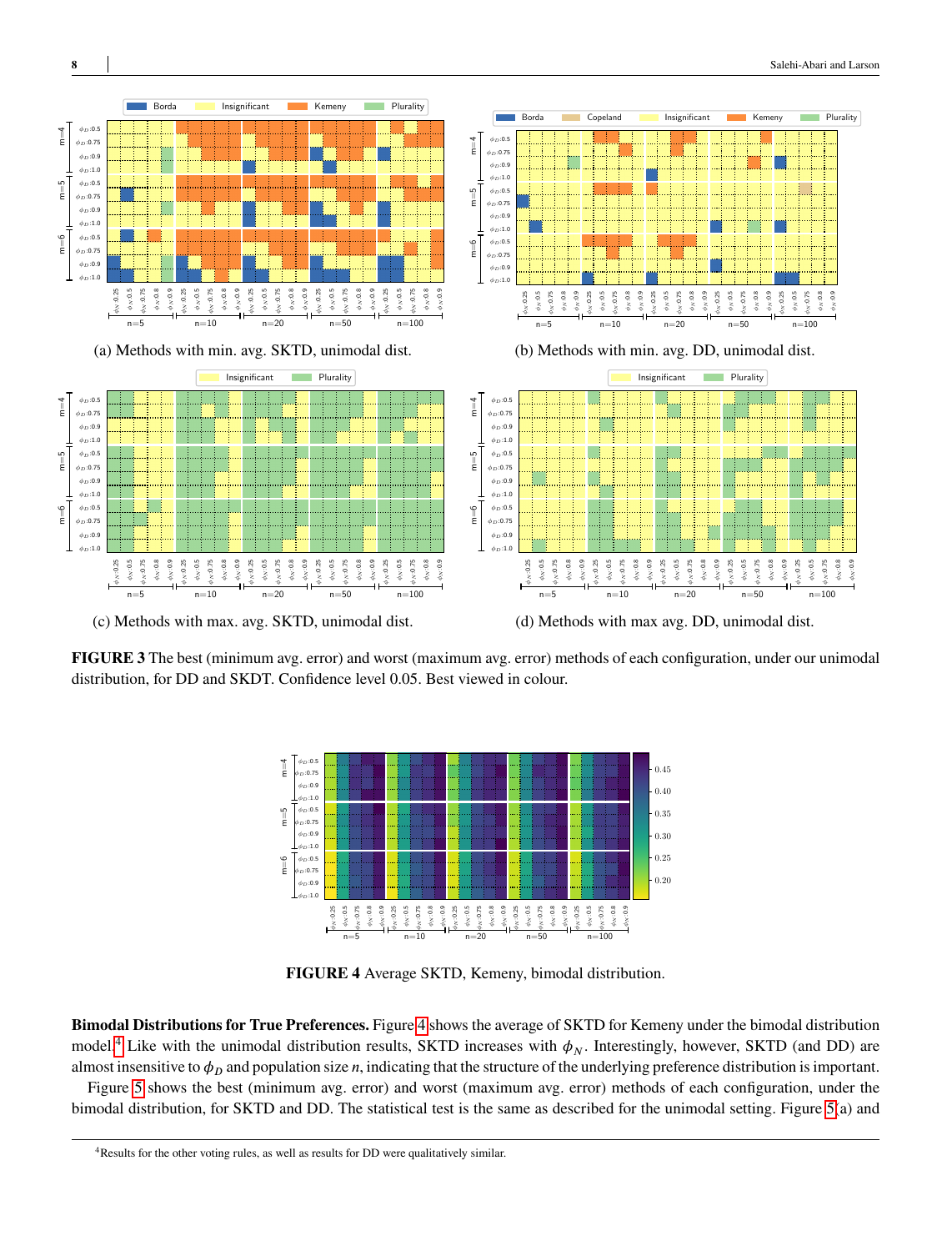<span id="page-8-0"></span>

(c) Methods with max. avg. SKTD, bimodal dist. (d) Methods with max avg. DD, bimodal dist.

**FIGURE 5** The best and worst methods, under bimodal distribution. Conf. level 0*.*05. Best viewed in colour.

Figure [5\(](#page-8-0)b) show the best methods under SKTD and DD respectively. We observe that, in general, Borda outperforms other methods, unlike in the unimodal case where Kemeny was the dominant voting rule. We also note, again, that Plurality did well with small populations and high  $\phi_D$  and  $\phi_N$ . Figures [5\(](#page-8-0)c) and 5(d) show the worst methods under SKTD and DD (resp.). Again, Plurality is the worst voting rule under either criteria for almost all settings where a worst rule could be determined. The cross-examination of Figures [3](#page-7-0) and [5](#page-8-0) suggests that when the dispersion of true preferences is high (i.e., large  $\phi_D$ ) and the noise dispersion is low (i.e., small  $\phi_N$ ), the Borda rule is a dominant rule with regard to both DD and SKTD regardless of the underlying distribution for true preferences.

**Real Preference Data for True Preferences.** Figure [6](#page-9-0) shows the best (minimum avg. error) and worst (maximum avg. error) voting methods of each configuration for various data sets and performance metrics. We observe that, in general, Borda outperforms other methods for all data sets when measured with both SKTD and DD; see Figure [6\(](#page-9-0)a-b). This is similar to the bimodal distribution findings reported earlier. Plurality seems to do well again when noise is very high and group sizes are very small. Figures [6\(](#page-9-0)c) and [6\(](#page-9-0)d) show the worst methods under SKTD and DD (resp.). Again, Plurality is the worst for all settings (except three ones) under both SKTD and DD.

**Different Noise Models.** We now vary noise models while fixing  $m = 6$ . Figure [7](#page-9-1) shows the best and worst methods for various data sets, noise models, group sizes, and performance metrics. For the *Entire* and *Top* noise models, Borda outperforms other methods for all data sets under both SKTD and DD; see Figure [7\(](#page-9-1)a-b), while Plurality performs poorly. This is reasonable since plurality is highly sensitive to noise in the top ranked items, as captured by the *Top* noise model. For the *Bottom* noise model we observe that Plurality outperforms all other voting methods in terms of both SKTD and DD, as it is immune to noise in low-ranked items. When considering SKTD, both Kemeny and Copeland perform poorly, while for DD and small populations, Borda performs poorly. This might be explained by the observation that when the individuals have relatively diverse preferences, scores of noisy lower-ranked items are influential in the aggregated scores when the population is small.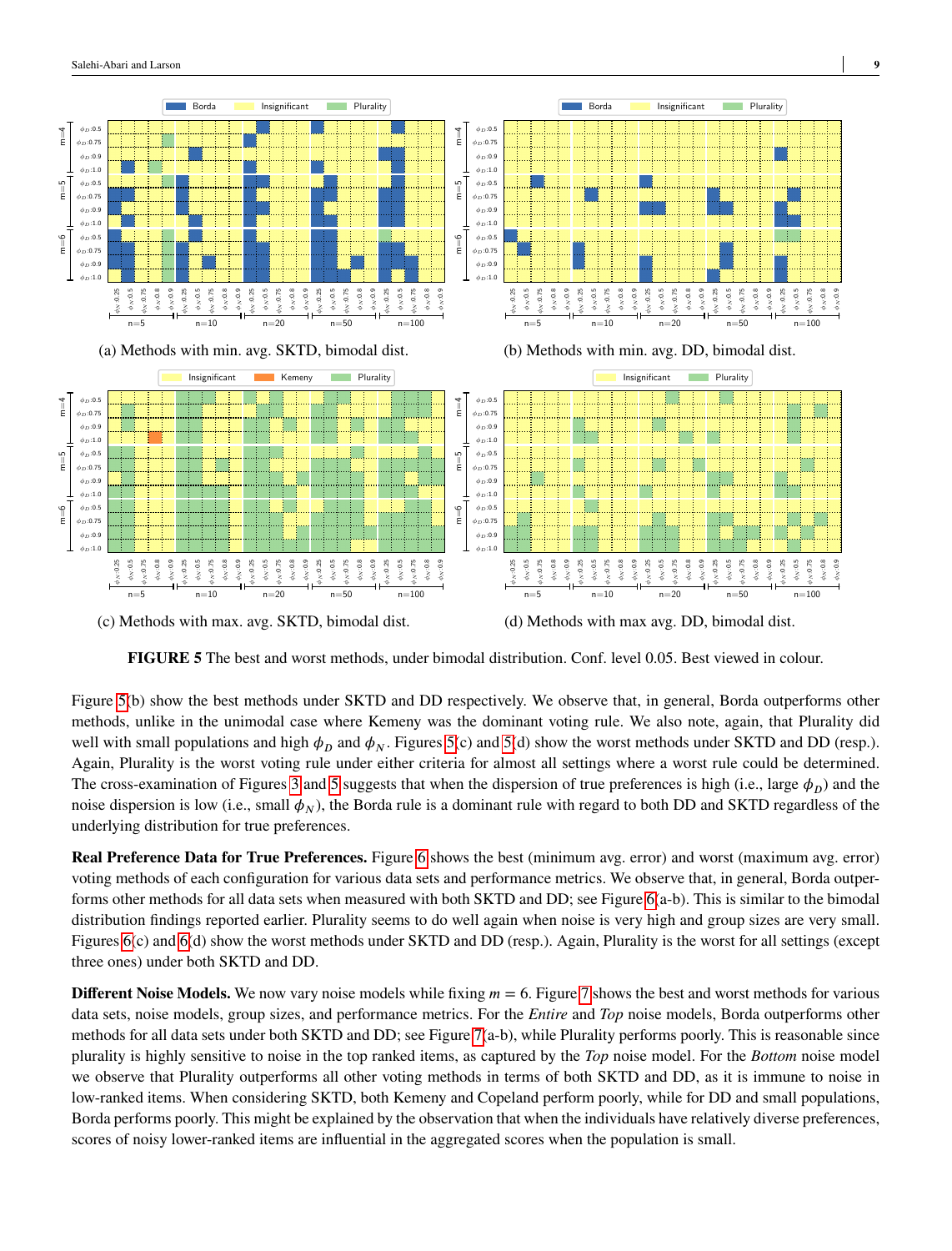<span id="page-9-0"></span>

**FIGURE 6** The best and worst methods for real-world data sets. Conf. level 0*.*05. Best viewed in colour.

<span id="page-9-1"></span>

**FIGURE 7** The best and worst methods for various data sets, noise models. Confidence level 0*.*05. Best viewed in colour.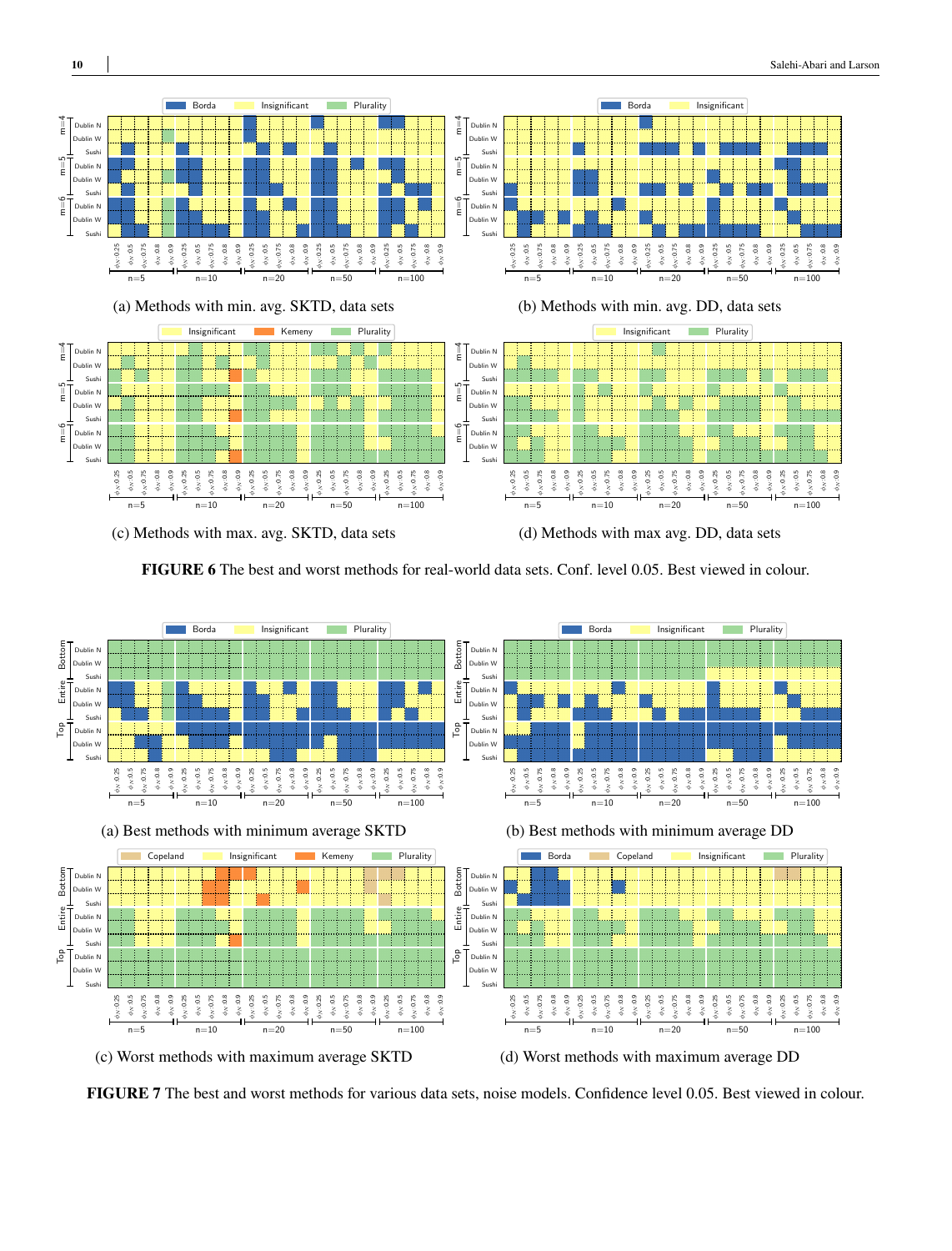# **6 CONCLUSION AND FUTURE WORK**

Noise in reported subjective preferences can lead to poor outcomes once preferences are aggregated and used for joint decision making or group recommendations. In this work we propose a general probabilistic framework for modeling noise of subjective preferences along with empirical methodology for studying the robustness of aggregation methods against noise. Under our framework, we then rigorously analyze the accuracy and reliability of four well-recognized social choice methods—Plurality, Borda, Kemeny, and Copeland—for both single-option group recommendation (or voting) and aggregation tasks.

Our empirical results show that the underlying noise model influences the performance of the different group decision making methods. Borda generally performed well when noise is distributed over entire or bottom of rankings. This is consistent with empirical findings which showed that Borda tended to be a robust choice for aggregating objective rankings in humancomputation domains [53](#page-12-21)[,33](#page-12-1). However, Plurality outperforms others when the noise is more present in the low-ranked items. We argue that a contribution of this work is in highlighting the fact that the robustness of social choice methods varies depending on the underlying noise model and preference distributions. This also highlights the importance of modeling subjective noise for group decision making and recommendation.

There are many fascinating directions to explore in future work. Theoretical analyses of our probabilistic framework can shed light on how model parameters effect the reliability of any social choice method, and possibly answer what are the main characteristics of social choice methods which are more resistant to noise. Of practical importance is studying the presence and form of noise in subjective real-world preferences in various contexts (e.g., movie, food, political orientation, etc.). One can develop inference algorithms which can leverage learned true preference of an individual for more accurate prediction of other individuals' true preferences. Another interesting direction is to generalize our probabilistic framework to partial preferences.

# **ACKNOWLEDGMENTS**

This research was supported by Natural Sciences and Engineering Research Council of Canada (NSERC).

### **References**

- <span id="page-10-0"></span>1. McCarthy Kevin, Salamó Maria, Coyle Lorcan, McGinty Lorraine, Smyth Barry, Nixon Paddy. Cats: A synchronous approach to collaborative group recommendation. In: FLAIRS'06:86–91; 2006.
- <span id="page-10-1"></span>2. Rakesh Vineeth, Lee Wang-Chien, Reddy Chandan K. Probabilistic group recommendation model for crowdfunding domains. In: WSDM'16:257–266; 2016.
- <span id="page-10-2"></span>3. Crossen Andrew, Budzik Jay, Hammond Kristian J. Flytrap: Intelligent group music recommendation. In: IUI'02:184–185; 2002.
- <span id="page-10-3"></span>4. Pizzutilo Sebastiano, De Carolis Berardina, Cozzolongo Giovanni, Ambruoso Francesco. Group modeling in a public space: methods, techniques, experiences. In: AIC'05:175–180; 2005.
- <span id="page-10-4"></span>5. Yu Zhiwen, Zhou Xingshe, Hao Yanbin, Gu Jianhua. TV Program Recommendation for Multiple Viewers based on User Profile Merging. *User Modeling and User-Adapted Interaction.* 2006;16(1):63–82.
- <span id="page-10-5"></span>6. O'connor Mark, Cosley Dan, Konstan Joseph A, Riedl John. PolyLens: a recommender system for groups of users. In: ECSCW'01:199–218; 2001.
- <span id="page-10-6"></span>7. Pigozzi Gabriella, Tsoukiàs Alexis, Viappiani Paolo. Preferences in Artificial Intelligence. *Annals of Mathematics and Artificial Intelligence.* 2016;77(3–4):361–401.
- <span id="page-10-7"></span>8. Brandt Felix, Conitzer Vincent, Endriss Ulle, Lang Jerome, Procaccia Ariel, eds.*Handbook of Computational Social Choice*. Cambridge University Press; 2016.
- <span id="page-10-8"></span>9. Felfernig Alexander, Boratto Ludovico, Stettinger Martin, Tkalčič Marko. *Group Recommender Systems: An introduction*. Springer; 2018.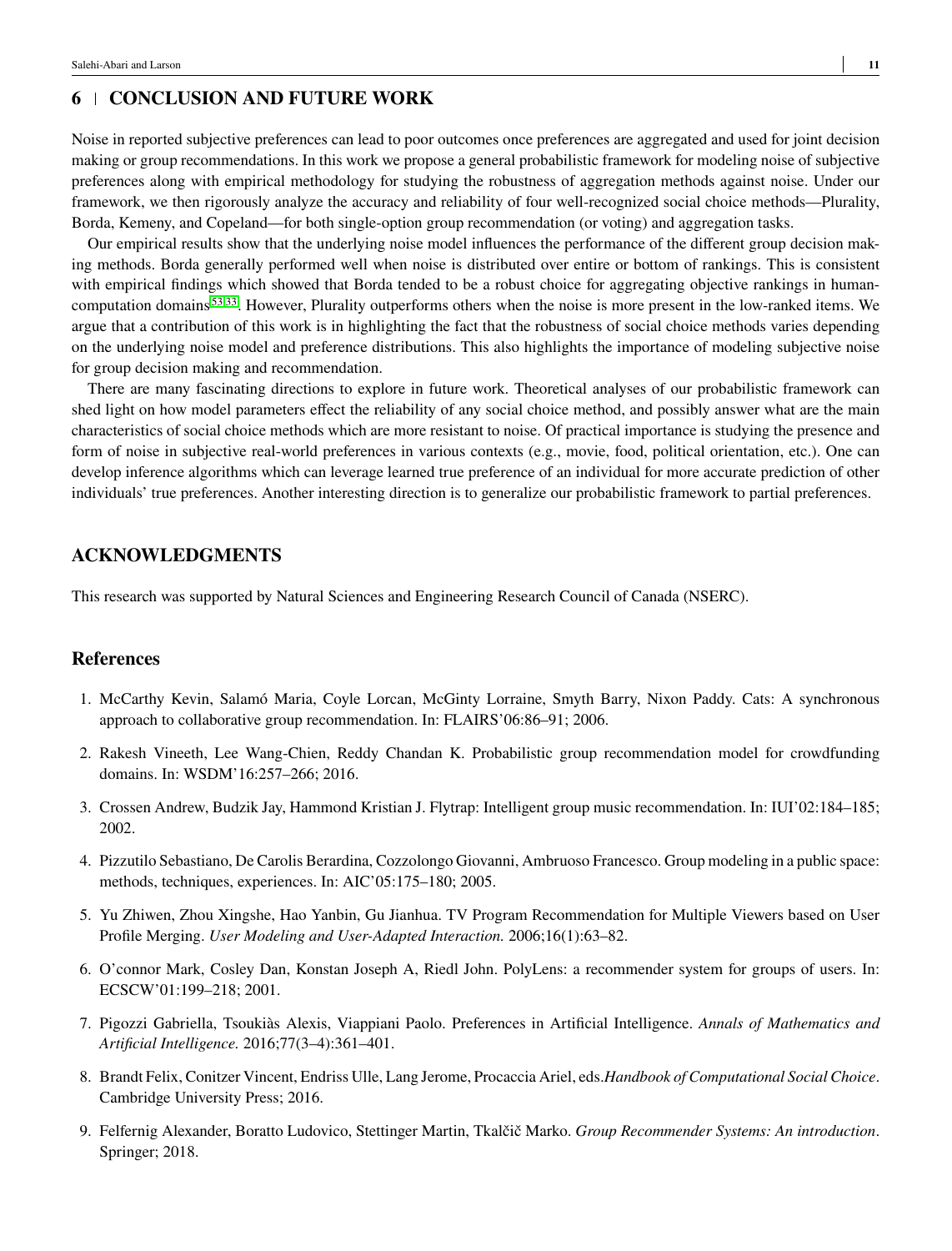- <span id="page-11-0"></span>10. Binmore Ken. *Natural Justice*. Oxford University Press; 2005.
- <span id="page-11-1"></span>11. Hill Will, Stead Larry, Rosenstein Mark, Furnas George. Recommending and evaluating choices in a virtual community of use. In: CHI'95:194-201; 1995; Denver, CO.
- <span id="page-11-2"></span>12. Cosley Dan, Lam Shyong, Albert Istvan, Konstan Jospeh, Riedl John. Is seeing believing?: How recommender system interfaces affect users' opinions. In: CHI'03:585-592; 2003; Fort Lauderdale, USA.
- <span id="page-11-3"></span>13. Amatriain Xavier, Pujol Josep M., Oliver Nuria. I Like It... I Like It Not: Evaluating User Ratings Noise in Recommender Systems. In: UMAP'09:247–258; 2009; Trento, Italy.
- <span id="page-11-4"></span>14. McCarthy Joseph F, Anagnost Theodore D. MusicFX: an Arbiter of Group Preferences for Computer Supported Collaborative Workouts. In: CSCW'98:363–372; 1998.
- <span id="page-11-5"></span>15. Berkovsky Shlomo, Freyne Jill. Group-based Recipe Recommendations: Analysis of Data Aggregation Strategies. In: RecSys'10:111–118; 2010.
- <span id="page-11-6"></span>16. Masthoff Judith. Group Modeling: Selecting a Sequence of Television Items to Suit a Group of Viewers. *User Modeling and User-Adapted Interaction.* 2004;14(1):37–85.
- <span id="page-11-7"></span>17. Baltrunas Linas, Makcinskas Tadas, Ricci Francesco. Group Recommendations with Rank Aggregation and Collaborative Filtering. In: RecSys'10:119–126; 2010.
- <span id="page-11-8"></span>18. Amer-Yahia Sihem, Roy Senjuti Basu, Chawlat Ashish, Das Gautam, Yu Cong. Group Recommendation: Semantics and Efficiency. *Proc. VLDB Endow..* 2009;2(1):754–765.
- <span id="page-11-9"></span>19. Seko Shunichi, Yagi Takashi, Motegi Manabu, Muto Shinyo. Group Recommendation Using Feature Space Representing Behavioral Tendency and Power Balance Among Members. In: RecSys'11:101–108; 2011.
- <span id="page-11-10"></span>20. Gartrell Mike, Xing Xinyu, Lv Qin, et al. Enhancing Group Recommendation by Incorporating Social Relationship Interactions. In: GROUP'10:97–106; 2010.
- <span id="page-11-11"></span>21. Salehi-Abari Amirali, Boutilier Craig. Preference-oriented Social Networks: Group Recommendation and Inference. In: RecSys'15; 2015.
- <span id="page-11-12"></span>22. Xiao Lin, Min Zhang, Yongfeng Zhang, Zhaoquan Gu, Yiqun Liu, Shaoping Ma. Fairness-Aware Group Recommendation with Pareto-Efficiency. In: RecSys'17:107–115; 2017.
- <span id="page-11-13"></span>23. Salehi-Abari Amirali, Boutilier Craig, Larson Kate. Empathetic decision making in social networks. *Artificial Intelligence.* 2019;275:174–203.
- <span id="page-11-14"></span>24. Procaccia Ariel D., Rosenschein Jeffrey S., Kaminka Gal A.. On the Robustness of Preference Aggregation in Noisy Environments. In: AAMAS'07:661–667; 2007.
- <span id="page-11-15"></span>25. Shiryaev Dmitry, Yu Lan, Elkind Edith. On Elections with Robust Winners. In: AAMAS'13:415–422; 2013.
- <span id="page-11-16"></span>26. Procaccia Ariel D., Shah Nisarg. Optimal Aggregation of Uncertain Preferences. In: AAAI'16:608–614; 2016.
- <span id="page-11-17"></span>27. Lu Tyler, Boutilier Craig. Robust Approximation and Incremental Elicitation in Voting Protocols. In: IJCAI'11:287–293; 2011; Barcelona.
- <span id="page-11-18"></span>28. Lu Tyler, Boutilier Craig. Multi-winner Social Choice with Incomplete Preferences. In: IJCAI'13; 2013; Beijing.
- <span id="page-11-19"></span>29. Young H Peyton. Condorcet's theory of voting. *The American Political Science Review.* 1988;:1231–1244.
- <span id="page-11-20"></span>30. Conitzer Vincent, Sandholm Tuomas. Common Voting Rules As Maximum Likelihood Estimators. In: UAI'05:145–152; 2005.
- <span id="page-11-21"></span>31. Xia Lirong, Conitzer Vincent. A Maximum Likelihood Approach Towards Aggregating Partial Orders. In: IJCAI'11:446– 451; 2011.